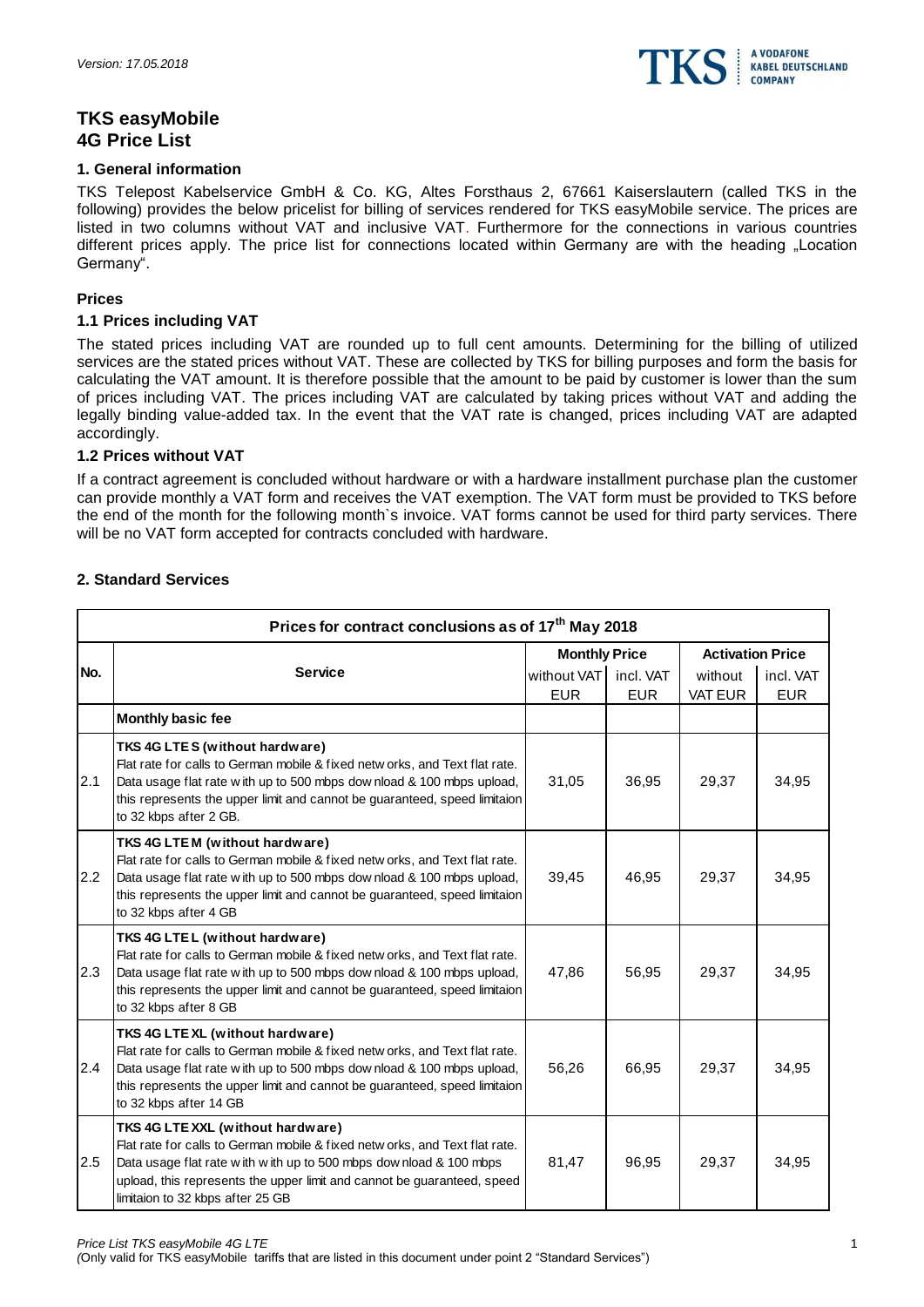

|      | Prices for contract conclusions as of 17 <sup>th</sup> May 2018                                                                                                                                                            |                           |                         |                           |                         |  |  |  |
|------|----------------------------------------------------------------------------------------------------------------------------------------------------------------------------------------------------------------------------|---------------------------|-------------------------|---------------------------|-------------------------|--|--|--|
|      |                                                                                                                                                                                                                            | <b>Monthly Price</b>      |                         | <b>Activation Price</b>   |                         |  |  |  |
| No.  | <b>Service</b>                                                                                                                                                                                                             | without VAT<br><b>EUR</b> | incl. VAT<br><b>EUR</b> | without VAT<br><b>EUR</b> | incl. VAT<br><b>EUR</b> |  |  |  |
|      | <b>Monthly basic fee</b>                                                                                                                                                                                                   |                           |                         |                           |                         |  |  |  |
| 2.6  | 4G LTE Data Nat S (without hardware)<br>Data tariff (only for data usage)<br>Data usage flat rate with a download speed of up<br>to 500 mbps and an upload of up to 100 mbps,<br>speed limitation to 64 kbps after 2 GB    | 16,76                     | 19,95                   | 29,37                     | 34,95                   |  |  |  |
|      |                                                                                                                                                                                                                            |                           |                         |                           |                         |  |  |  |
| 2.7  | 4G LTE Data Nat M (without hardware)<br>Data tariff (only for data usage)<br>Data usage flat rate with a download speed of up<br>to 500 mbps and an upload of up to 100 mbps,<br>speed limitation to 64 kbps after 5 GB    | 20,97                     | 24,95                   | 29,37                     | 34,95                   |  |  |  |
|      |                                                                                                                                                                                                                            |                           |                         |                           |                         |  |  |  |
| 2.8  | 4G LTE Data Nat L (without hardware)<br>Data tariff (only for data usage)<br>Data usage flat rate with a download speed of up<br>to 500 mbps and an upload of up to 100 mbps,<br>speed limitation to 64 kbps after 12 GB   | 25,17                     | 29,95                   | 29,37                     | 34,95                   |  |  |  |
|      |                                                                                                                                                                                                                            |                           |                         |                           |                         |  |  |  |
| 2.9  | 4G LTE Data Nat XL (without hardware)<br>Data tariff (only for data usage)<br>Data usage flat rate with a download speed of up<br>to 500 mbps and an upload of up to 100 mbps,<br>speed limitation to 64 kbps after 20 GB  | 33,57                     | 39,95                   | 29,37                     | 34,95                   |  |  |  |
|      |                                                                                                                                                                                                                            |                           |                         |                           |                         |  |  |  |
| 2.10 | 4G LTE Data Int XXL (without hardware)<br>Data tariff (only for data usage)<br>Data usage flat rate with a download speed of up<br>to 500 mbps and an upload of up to 100 mbps,<br>speed limitation to 64 kbps after 25 GB | 50,38                     | 59,95                   | 29,37                     | 34,95                   |  |  |  |

## **3. Additional Options**

|       |                                                                   | <b>Price</b> |            | <b>Activation Price</b> |            |
|-------|-------------------------------------------------------------------|--------------|------------|-------------------------|------------|
| No.   | <b>Service</b>                                                    | without VAT  | incl. VAT  | without VAT             | incl. VAT  |
|       |                                                                   | <b>EUR</b>   | <b>EUR</b> | <b>EUR</b>              | <b>EUR</b> |
| 3.1   | GigaPass* (Only available with 4G LTE service plans)              |              |            |                         |            |
| 3.1.1 | Chat Pass, monthly                                                | 4,20         | 5,00       | 0,00                    | 0,00       |
| 3.1.2 | Social Pass, monthly                                              | 4.20         | 5.00       | 0.00                    | 0.00       |
| 3.1.3 | Music Pass, monthly                                               | 4,20         | 5,00       | 0,00                    | 0,00       |
| 3.1.4 | Video Pass, monthly<br>(Not available with: 4G LTE S tariff plan) | 8,40         | 10,00      | 0,00                    | 0,00       |
| 3.2   | SpeedUp <sup>**</sup> (Not available for Data service plans)      |              |            |                         |            |
| 3.2.1 | SpeedUp 1 GB, monthly                                             | 5,84         | 6.95       | 0,00                    | 0,00       |
| 3.2.2 | SpeedUp 3 GB, monthly                                             | 12,56        | 14,95      | 0,00                    | 0,00       |
| 3.2.3 | SpeedUp 6 GB, monthly                                             | 20,97        | 24,95      | 0,00                    | 0,00       |

\* Only available with TKS 4G LTE S- XXL tariffs (not available for Data plans).

All the GigaPasses are **only valid nationally**. Abroad the respective data volume from the tariff will be used.

The GigaPass options starts on the requested date and ends with the termination of mobile contract. The GigaPass options can not be canceled without cancelling the entire mobile contract.

\*\* Not available for Data service plans. The SpeedUp option starts on the requested date and ends with the termination of mobile contract. The SpeedUp option can not be canceled without cancelling the entire mobile contract. The unused data will expire at the end of the billing cycle and will not rollover to the next billing cycle..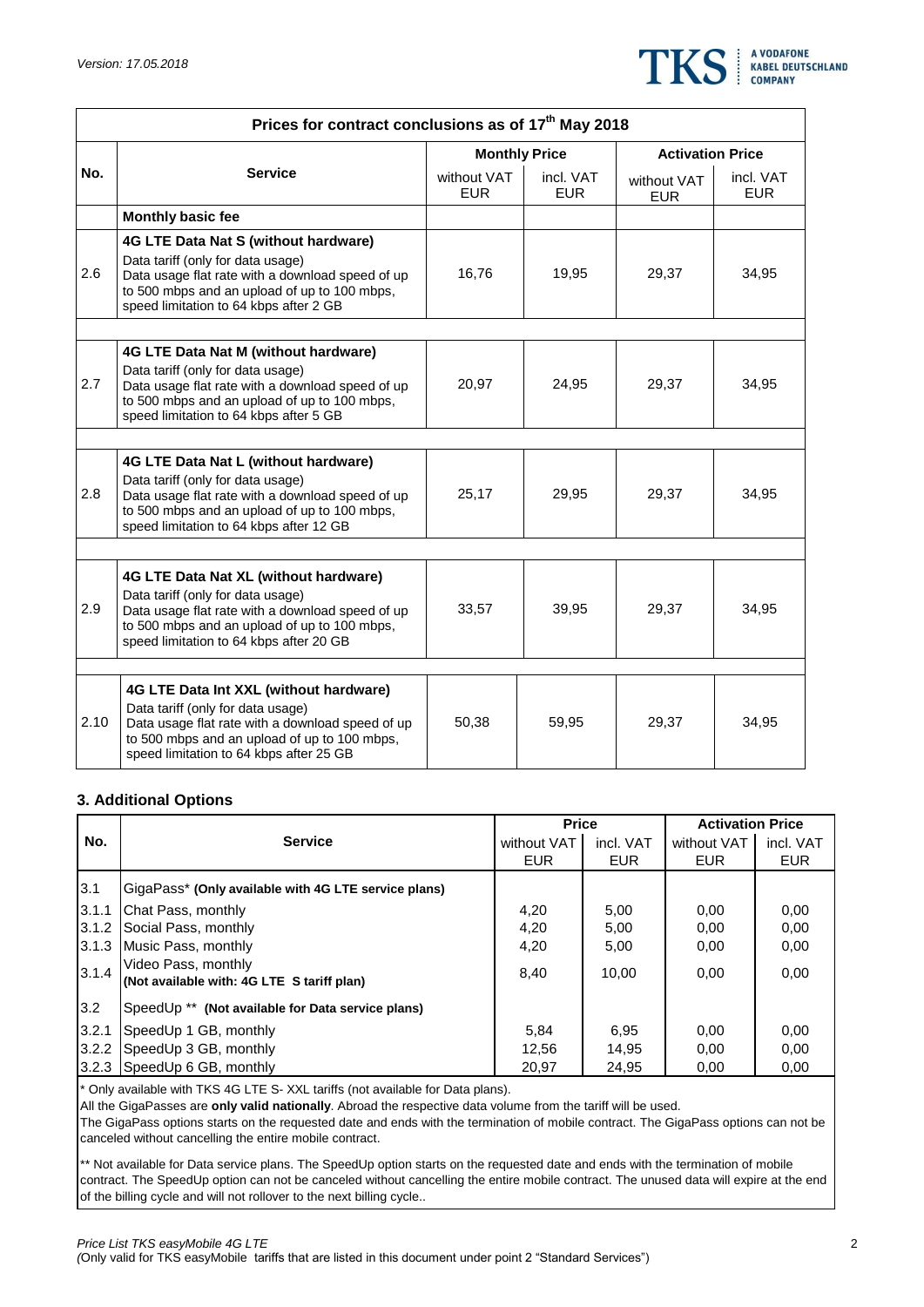$\Gamma$ 



|        |                                    |             | <b>Price</b> |             | <b>Activation Price</b> |  |
|--------|------------------------------------|-------------|--------------|-------------|-------------------------|--|
| No.    | <b>Service</b>                     | without VAT | incl. VAT    | without VAT | incl. VAT               |  |
|        |                                    | <b>EUR</b>  | <b>EUR</b>   | <b>EUR</b>  | <b>EUR</b>              |  |
|        | <b>Additional Options - Inland</b> |             |              |             |                         |  |
| 3.3    | Volume upgrade                     |             |              |             |                         |  |
| 3.3.1  | Volume upgrade 1 GB*, monthly      | 8,40        | 10,00        | 0,00        | 0,00                    |  |
| 3.3.2  | Volume upgrade 2 GB*, monhtly      | 16,81       | 20,00        | 0,00        | 0,00                    |  |
| 3.3.3  | Volume upgrade 3 GB*, monthly      | 25,21       | 30,00        | 0,00        | 0,00                    |  |
| 3.3.4  | Volume upgrade 4 GB*, monthly      | 33,61       | 40,00        | 0,00        | 0,00                    |  |
| 3.3.5  | Volume upgrade 5 GB*, monthly      | 42,02       | 50,00        | 0,00        | 0,00                    |  |
| 3.3.6  | Volume upgrade 6 GB*, monthly      | 50,42       | 60,00        | 0,00        | 0,00                    |  |
| 3.3.7  | Volume upgrade 7 GB*, monthly      | 58,82       | 70,00        | 0,00        | 0,00                    |  |
| 3.3.8  | Volume upgrade 8 GB*, monthly      | 67,23       | 80,00        | 0,00        | 0,00                    |  |
| 3.3.9  | Volume upgrade 9 GB*, monthly      | 75,63       | 90,00        | 0,00        | 0.00                    |  |
| 3.3.10 | Volume upgrade 10 GB*, monthly     | 84,03       | 100,00       | 0,00        | 0.00                    |  |

the next month.

|              | Options are only valid for contracts concluded between 01 <sup>st</sup> Nov. 2016 & 10 <sup>th</sup> April 2017 and<br>as of 01 Dec. 2017 are no longer bookable.        |             |            |             |                         |  |  |
|--------------|--------------------------------------------------------------------------------------------------------------------------------------------------------------------------|-------------|------------|-------------|-------------------------|--|--|
| <b>Price</b> |                                                                                                                                                                          |             |            |             | <b>Activation Price</b> |  |  |
| No.          | <b>Service</b>                                                                                                                                                           | without VAT | incl. VAT  | without VAT | incl. VAT               |  |  |
|              |                                                                                                                                                                          | <b>EUR</b>  | <b>EUR</b> | <b>EUR</b>  | <b>EUR</b>              |  |  |
| 3.4          | Data Update                                                                                                                                                              |             |            |             |                         |  |  |
| 3.4.1        | Data Update S 1 GB* (Only available with 4G S tariffs)                                                                                                                   | 1.68        | 2,00       | 0.00        | 0.00                    |  |  |
|              | [3.4.2   Data Update M 1 GB* (Only available with 4G M tariffs)                                                                                                          | 1.68        | 2.00       | 0.00        | 0.00                    |  |  |
|              | 3.4.3 Data Update L 2 GB <sup>*</sup> (Only available with 4G L tariffs)                                                                                                 | 1,68        | 2,00       | 0.00        | 0.00                    |  |  |
|              | [3.4.4   Data Update XL 4 GB* (Only available with 4G XL tariffs)                                                                                                        | 1.68        | 2.00       | 0.00        | 0.00                    |  |  |
|              | 3.4.5 Data Update XXL 5 GB* (Only available with 4G XXL tariffs)                                                                                                         | 1,68        | 2,00       | 0,00        | 0,00                    |  |  |
|              | * These options can only be terminated with the termination of the complete contract or with any up- or downgrade to a new tariff<br>that already includes this feature. |             |            |             |                         |  |  |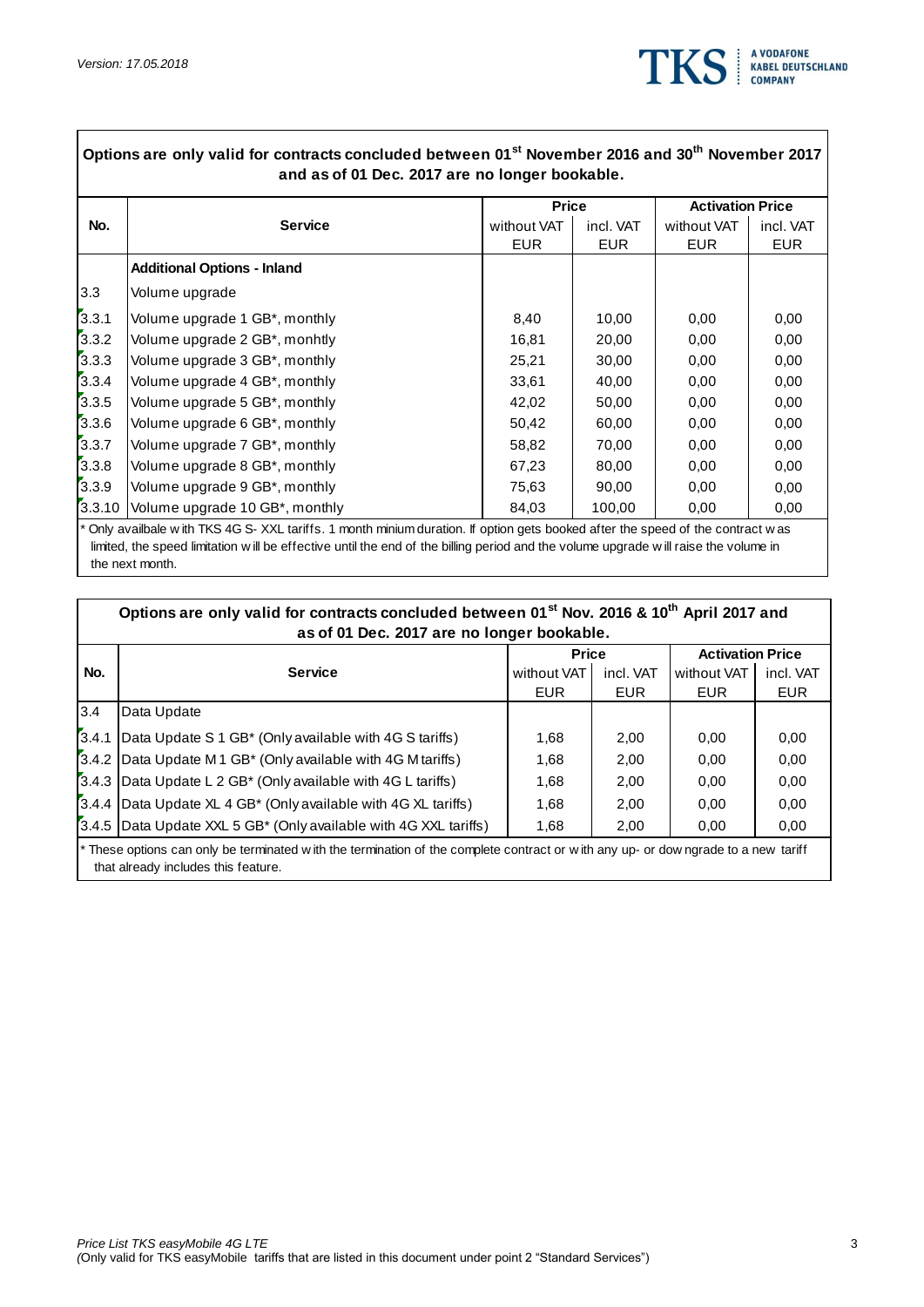

### **Services**

|      |                                                                                          | <b>Monthly Price</b> |           | <b>Activation Price</b> |            |
|------|------------------------------------------------------------------------------------------|----------------------|-----------|-------------------------|------------|
| No.  | <b>Service</b>                                                                           | without VAT          | incl. VAT | without VAT             | incl. VAT  |
|      |                                                                                          | <b>EUR</b>           | EUR       | <b>EUR</b>              | <b>EUR</b> |
|      | <b>Activation Rates</b>                                                                  |                      |           |                         |            |
| 4.1  | Upgrade to a higher monthly plan                                                         | 0,00                 | 0,00      | 0,00                    | 0,00       |
| 4.2  | Downgrade to a lower monthly plan                                                        | 0,00                 | 0,00      | 25,17                   | 29,95      |
| 4.3  | Portfolio change - Processing Fee (TeM)                                                  | 0,00                 | 0,00      | 10,00                   | 11,90      |
|      | <b>Additional Services</b>                                                               |                      |           |                         |            |
| 4.4  | Itemized billing                                                                         | 0,00                 | 0,00      | 0,00                    | 0,00       |
| 4.5  | Change over from invoice via e-mail to paper invoice, one-time fee                       | 0,00                 | 0,00      | 8,36                    | 9,95       |
| 4.6  | Additional charge for sending of paper invoice, monthly fee                              | 2,10                 | 2,50      | 0,00                    | 0,00       |
| 4.7  | Charge for a duplicate invoice / document, one-time fee per duplicate                    | 0,00                 | 0,00      | 2,48                    | 2,95       |
| 4.8  | Late fee*                                                                                | 0,00                 | 0,00      | 7,95                    |            |
| 4.9  | Charge for returned direct-debit orders *                                                | 0,00                 | 0,00      | 3,73                    |            |
| 4.10 | Charge for returned credit card direct-debit orders *                                    | 0,00                 | 0,00      | 3,73                    |            |
| 4.11 | Reconnection fee after cancellation/blocking<br>(available reconnection time is limited) | 0,00                 | 0,00      | 16,76                   | 19,95      |
| 4.12 | Processing fee                                                                           | 0,00                 | 0.00      | 10,00                   | 11,90      |
| 4.13 | Charge for a replacement SIM card                                                        | 0,00                 | 0,00      | 16,76                   | 19,95      |
| 4.14 | Change of telephone number                                                               | 0,00                 | 0,00      | 16,76                   | 19,95      |
| 4.15 | Charge for replacement SIM and cell phone number at same time                            | 0,00                 | 0,00      | 25,17                   | 29,95      |
| 4.16 | Charge for PUK information                                                               | 0,00                 | 0,00      | 4,16                    | 4,95       |
| 4.17 | Charge for inporting a cell phone number from an other provider                          | 0,00                 | 0,00      | 0,00                    | 0,00       |
| 4.18 | Charge for outporting a cell phone number to another provider                            | 0,00                 | 0,00      | 25,17                   | 29,95      |
| 4.19 | <b>Block on service</b>                                                                  | 0,00                 | 0,00      | 10,00                   | 11,90      |
| 4.20 | Block on service caused by non-payment                                                   | 0,00                 | 0,00      | 10,00                   |            |
| 4.21 | Block for outgoing international calls                                                   | 0,00                 | 0,00      | 10,00                   | 11,90      |
| 4.22 | Block for Roaming (Complete block for voice and data)                                    | 0,00                 | 0,00      | 10,00                   | 11,90      |
| 4.23 | Block for 0900 numbers (automatically preset)                                            | 0,00                 | 0,00      | 0,00                    | 0,00       |
| 4.24 | Block for 0180 numbers (automatically preset)                                            | 0,00                 | 0,00      | 0,00                    | 0,00       |
| 4.25 | Block for 118x numbers (automatically preset)                                            | 0,00                 | 0,00      | 0,00                    | 0,00       |
| 4.26 | Block for 0137 numbers (automatically preset)                                            | 0,00                 | 0,00      | 0,00                    | 0,00       |
| 4.27 | Block for 22 numbers - Premium Voice Short dial numbers<br>(automatically preset)        | 0,00                 | 0,00      | 0,00                    | 0,00       |
| 4.28 | Block for mobile payment (automatically preset)                                          | 0,00                 | 0,00      | 0,00                    | 0,00       |

\* These additional services are always charged without VAT.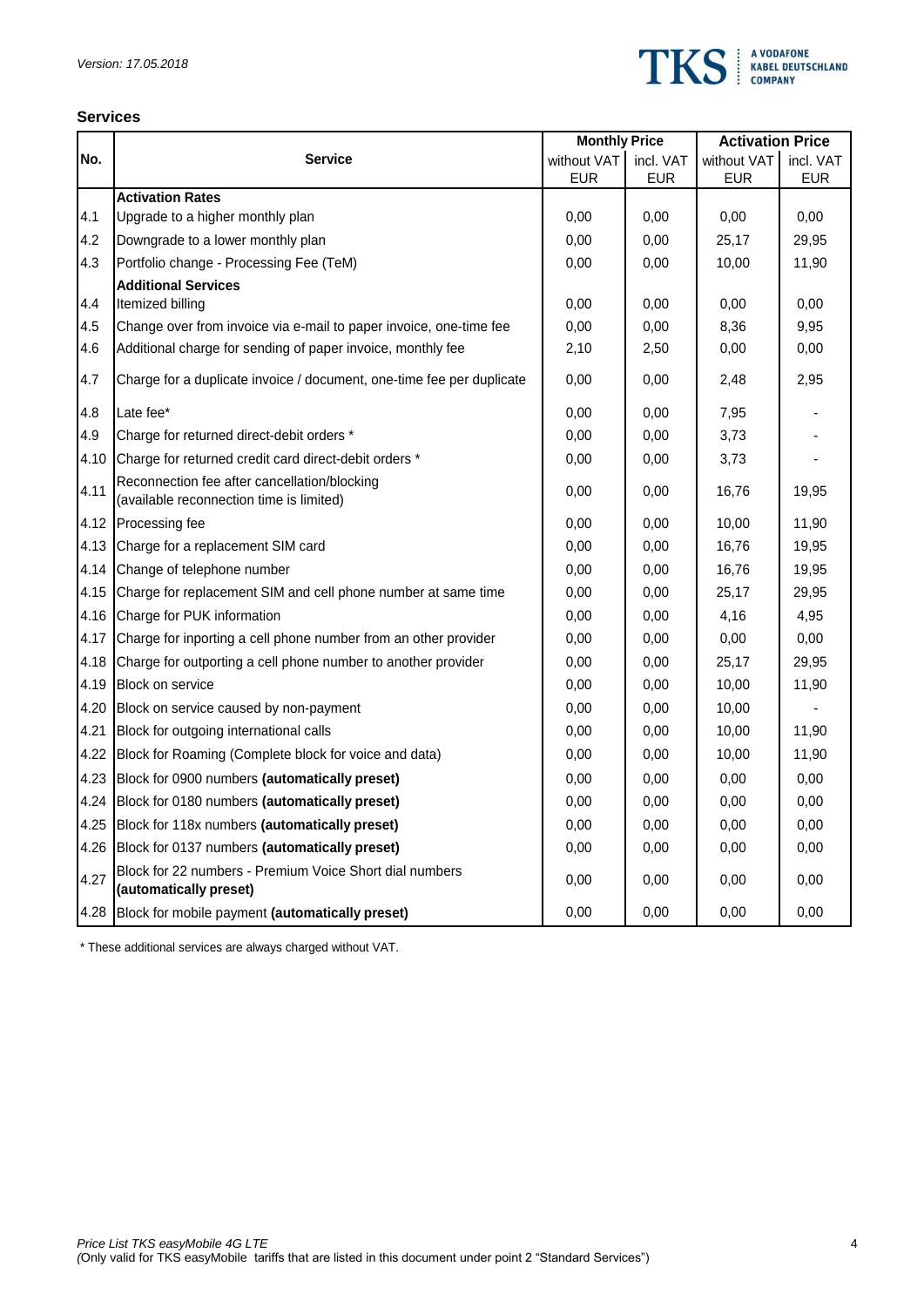

### **4. TKS easyMobile Telephone Connections**

#### **4.1 Billing basics**

The price calculation is determined by the connection duration, the kind of connections and the tariff times. The billed connection time generally starts with the acceptation at the called party side. The connection time ends with the termination of the phone connection. For all phone connections initiated over a TKS easyMobile service a metering rate of 60 seconds applies, if there are no further agreements. Each 60 second time frame will be charged referring to the currently valid pricelist.

#### **4.2 Germany connections**

#### **4.2.1 German fixed network (Location Germany)**

German fixed network call connections are connections for outgoing calls initiated by the customers themselves, for calling German fixed network phone numbers<sup>1),2)</sup> with area code that are connected through TKS.

1) Phone numbers starting with 00, 01, 031, 0500, 0501, 0601, 0700, 0701, 0800, 0801, 0900, 0901, 0902, 0903, 0904 and 0905 are not billed as German fixed network calls according to the currently valid regulations of the Bundesnetzagentur. Numbers starting with these prefixes and premium rate services not included in any budgets or flat rates.

<sup>2)</sup> Phone numbers starting with 032 are not billed as German fixed network calls according to the currently valid regulations of the Bundesnetzagentur. Numbers starting with this prefix are included in the TKS budgets or flat rates. Exceeding the TKS budget will be charged at  $\in$  0.29 per min.

#### **4.3 International connections**

Connections are only possible to countries listed on this pricelist. On this price list are only the international costs listed that apply for calls from Germany to a foreign country.

This price list does not apply when you are outside of German.

## **4.4 Connection Prices for National Standard Connections (Location Germany)**

National Standard connection prices vary depending on the tariff rate that was contractually agreed to.

|                |                                                       | <b>Destination</b> | <b>TKS easyMobile</b><br><b>Price per Minute</b> |                         | <b>Plus per connection</b>       |                         |
|----------------|-------------------------------------------------------|--------------------|--------------------------------------------------|-------------------------|----------------------------------|-------------------------|
| No.            | <b>Service</b>                                        | <b>Call Number</b> | without VAT<br><b>EUR</b>                        | Incl. VAT<br><b>EUR</b> | <b>Without VAT</b><br><b>EUR</b> | Incl. VAT<br><b>EUR</b> |
| 1              | Emergency Calls, 110/112                              | 110<br>112         | 0                                                | 0                       |                                  |                         |
| $\overline{2}$ | Freephone Service, 0800 / 00800                       | 0800<br>00800      | 0,000                                            | $\Omega$                |                                  |                         |
| 3              | Personal Number (Mo - So 9:00 - 21:00)                | 700                | 0,370                                            | 0,44                    |                                  |                         |
| 3              | Personal Number (Mo - So 21:00 - 09:00)               | 700                | 0,320                                            | 0,381                   |                                  |                         |
| 4              | TKS easyConnect fixed network & Voice-over-IP,<br>032 | 032                | 0,244                                            | 0,29                    |                                  |                         |
| 5              | <b>Telephone Directory Inquiries</b>                  |                    |                                                  |                         |                                  |                         |
| 5.1            | Directory Inquiries, 11818                            | 11818              | 1,320                                            | 1,571                   | 0,790                            | 0,940                   |
| 5.2            | Telekom Directory Inquiries, 11833                    | 11833              | 1,190                                            | 1,416                   | 0.630                            | 0,750                   |
| 5.3            | Telekom International Directory Inquiries, 11834      | 11834              | 2,261                                            | 2,691                   |                                  |                         |
| 5.4            | Telekom Directory Inquiries, 11880                    | 11880              | 1,336                                            | 1,590                   | 0,252                            | 0,300                   |

## **4.5 Connection Prices for National Special Connections & Service Connections (Location Germany)**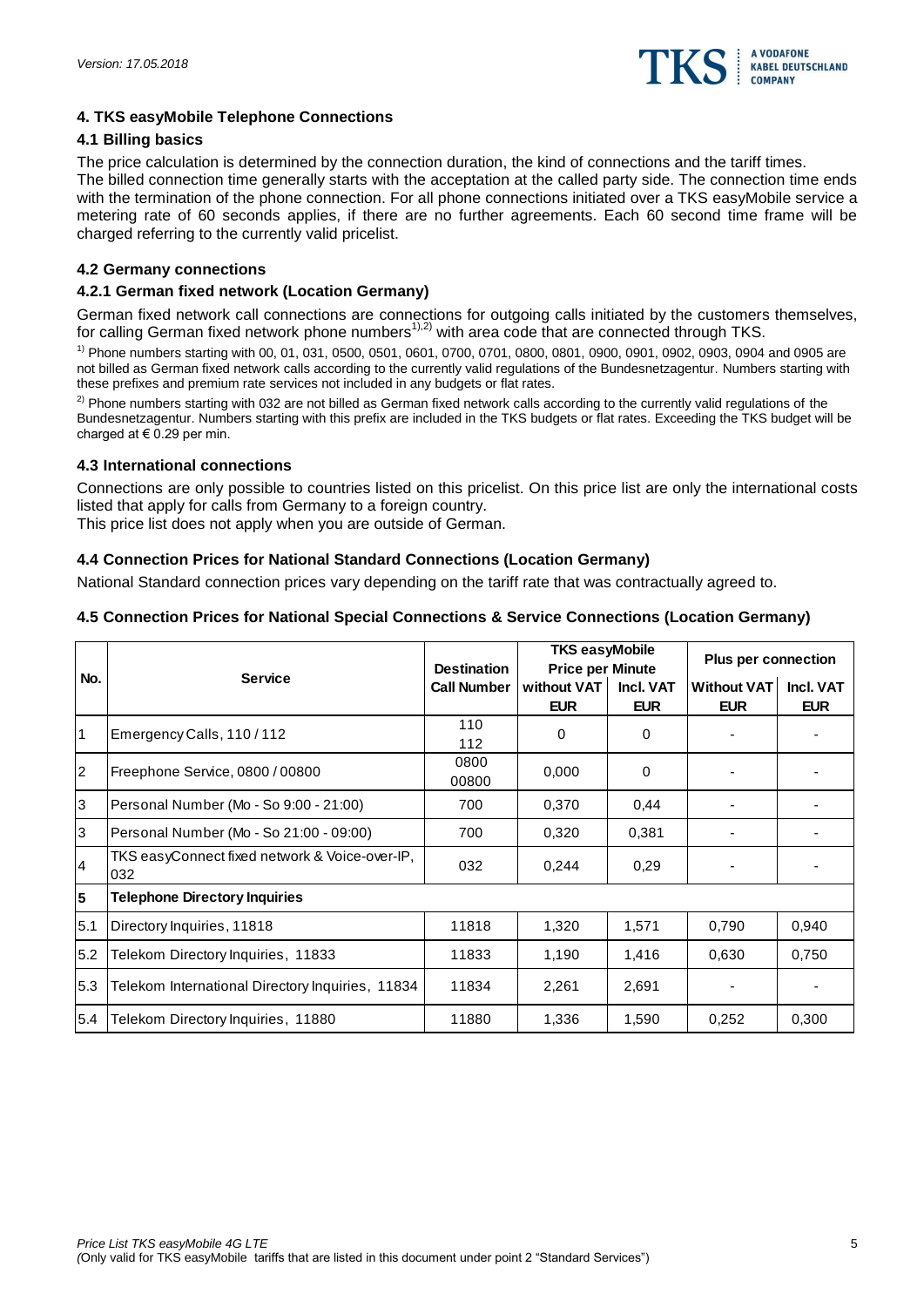

| 6   | <b>Service numbers</b>             |                      |                                      |           |            |           |
|-----|------------------------------------|----------------------|--------------------------------------|-----------|------------|-----------|
| 6.1 | Televote, 01370 until 01375        | 01370 until<br>01375 | 0,680                                | 0,810     | 0,21       | 0,25      |
| 6.2 | Televote, 01376                    | 01376                | 0.280                                | 0,333     | 0.253      | 0,3       |
| 6.3 | Televote, 01377                    | 01377                | 0.280                                | 0.333     | 1,00       | 1,19      |
| 6.4 | Televote, 01378 - 01379            | 01378 until<br>01379 | 0.280                                | 0,333     | 0,505      | 0,60      |
| 6.5 | Service, 01801 until 01805         | 0180 until<br>01805  | max. 0,353                           | max. 0,42 | 0,000      | 0,000     |
| 6.6 | Service, 01806                     | 01806                | 0.000                                | 0,000     | max. 0,504 | max. 0.60 |
| 6.7 | Service, 01807                     | 01807                | max. 0,36                            | max. ,042 |            |           |
| 6.8 | Sevice, 22 (Mo - So 6:00 - 22:00)  | 22                   | 0.160                                | 0.190     |            |           |
| 6.9 | Service 22 (Mo - So 22:00 - 06:00) | 22.                  | 0.110                                | 0.130     |            |           |
|     | 6.10 Service, 0800…/00800…         | 0800/<br>00800       | 0,000                                | 0.000     |            |           |
|     | 6.11 Service number. 0900          | 0900                 | Price is annoced before<br>connected |           |            |           |

## **4.6 Connection Prices for International Standard Connections (Location Germany)**

| <b>No</b> | Country group                    | <b>Time frame</b>                   | <b>TKS easyMobile</b><br><b>Price per Minute</b> |                         |  |
|-----------|----------------------------------|-------------------------------------|--------------------------------------------------|-------------------------|--|
|           |                                  |                                     | without VAT<br><b>EUR</b>                        | Incl. VAT<br><b>EUR</b> |  |
| l1        | Calls to foreign countries       |                                     |                                                  |                         |  |
| 1.1       | Zone 1 (Europe)                  | Peak (Mo till Fr 07:00 till 18:00h) | 0,832                                            | 0,990                   |  |
| 1.2       |                                  | Off Peak (rest of the time)         | 0,580                                            | 0.690                   |  |
| 1.3       | Zone 2 (USA & Canada)            | Whole day                           | 0,832                                            | 0,990                   |  |
| 1.4       | Zone 3 (Rest of the World)       | Whole day                           | 1,630                                            | 1.940                   |  |
| 2         | Video calls to foreign countries |                                     |                                                  |                         |  |
| 2.1       | Zone 1 (Europe)                  | Peak (Mo till Fr 07:00 till 18:00h) | 1,630                                            | 1,940                   |  |
|           |                                  | Off Peak (rest of the time)         | 1,110                                            | 1,320                   |  |
| 2.3       | USA & Canada                     | Whole day                           | 1,714                                            | 2,040                   |  |
| 2.4       | Rest of the World                | Whole day                           | 2,580                                            | 3.070                   |  |

### **4.7 Additional Options for International Connections (Location Germany)**

|     |                                                                                      | <b>Price</b> |            | <b>Activation Price</b> |            |
|-----|--------------------------------------------------------------------------------------|--------------|------------|-------------------------|------------|
| No. | <b>Service</b>                                                                       | without VAT  | incl. VAT  | without VAT             | incl. VAT  |
|     |                                                                                      | EUR          | <b>EUR</b> | EUR                     | <b>EUR</b> |
|     | Additional Options - International                                                   |              |            |                         |            |
| 1.1 | International Minuten Option***<br>60 Minutes for calls to listed countries, monthly | 4.20         | 5,00       | 0.00                    | 0.00       |

\*\*\* Only available with TKS 4G S - XXL tarrifs. Only valid for calls from Germany to the countries listed in "International Minuten Option country list"

#### **International Minuten Option country list**

Belgium, Austria, Bulgaria, Croatia, Cyprus , Czech Republic, Denmark, Estonia, Finland, France, French Guiana, Gibraltar, Great Britain, Greece, Guadeloupe , Hungary, Iceland, Ireland, Italy, Latvia, Liechtenstein, Lithuania, Luxembourg, Malta , Martinique, Netherlands, Norway, Poland, Portugal , Romania, Slovakia, Slovenia, Spain, Sweden, Switzerland, Turkey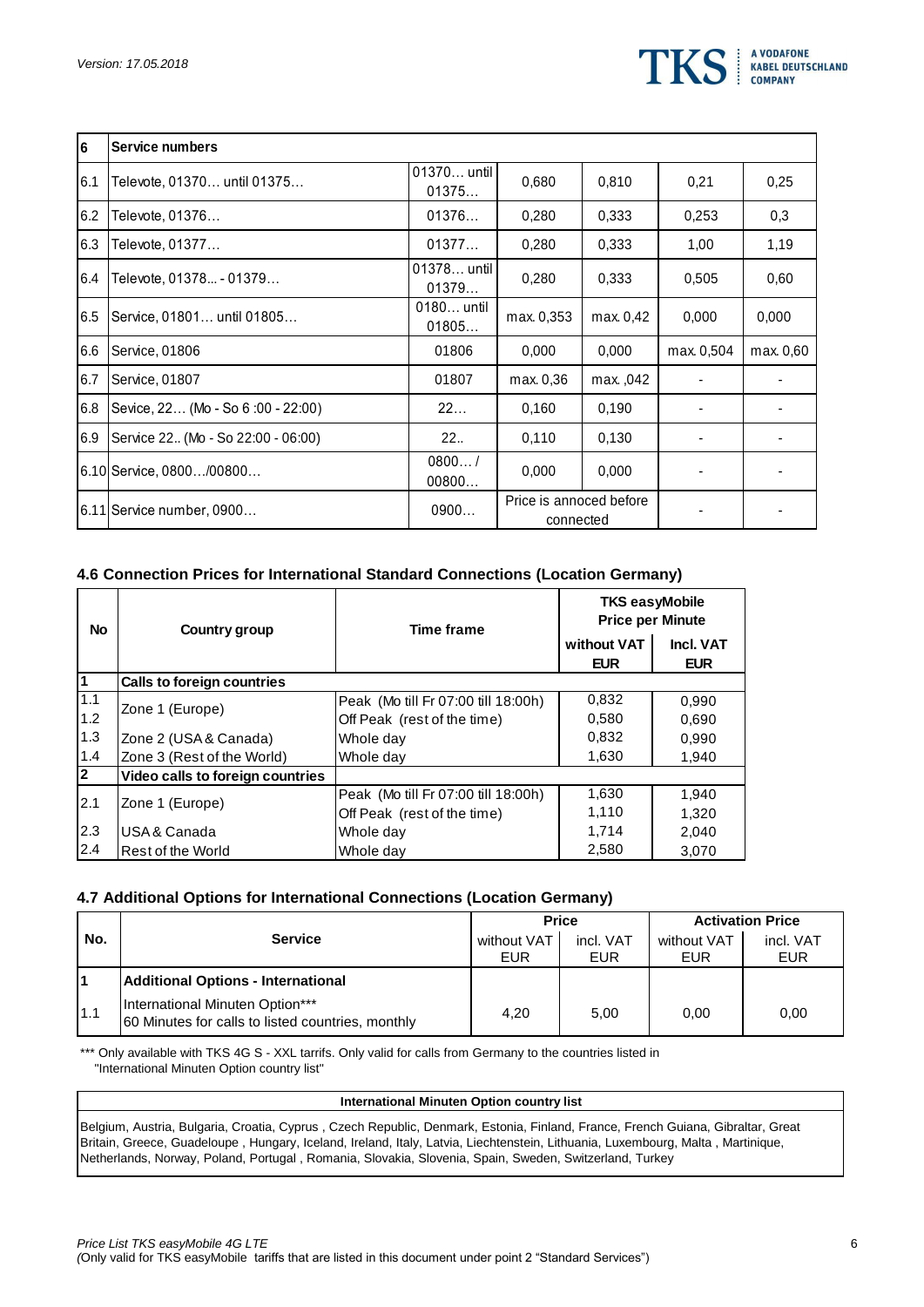

# **4.8 Connection Prices for International Standard Connections (Roaming)**

|                |                                                                                    | <b>TKS easyMobile</b><br><b>Price per Minute</b> |                                         |  |  |
|----------------|------------------------------------------------------------------------------------|--------------------------------------------------|-----------------------------------------|--|--|
| <b>No</b>      | Country group                                                                      | without VAT                                      | Incl. VAT                               |  |  |
|                |                                                                                    | <b>EUR</b>                                       | <b>EUR</b>                              |  |  |
| $\vert$ 1      | Calls made outside of Germany (Roaming) - only with Vodafone Partner network       |                                                  |                                         |  |  |
| 1.2            | EU                                                                                 |                                                  |                                         |  |  |
| 1.2.1          | 4G smartphone tariff                                                               | 0,000                                            | 0,000                                   |  |  |
| 1.2.2          | ECO Start (within tariff buget)                                                    | 0,000                                            | 0,000                                   |  |  |
| 1.2.3          | ECO Start (exceeding the tariff buget)                                             | 0,160                                            | 0,190                                   |  |  |
| 1.2.3          | <b>ECO Flat</b>                                                                    | 0,000                                            | 0,000                                   |  |  |
| 1.3            | Europe 1                                                                           | 0,916                                            | 1,090                                   |  |  |
| 1.4            | Europe 2, USA & Canada                                                             | 1,471                                            | 1,750                                   |  |  |
| 1.5            | World 1                                                                            | 2,295                                            | 2,730                                   |  |  |
| 1.6            | World 2                                                                            | 4,606                                            | 5,480                                   |  |  |
| $\overline{2}$ | Calls received outside of Germany (Roaming) - only with Vodafone Partner network   |                                                  |                                         |  |  |
| 2.1            | EU                                                                                 |                                                  |                                         |  |  |
| 2.1.1          | 4G smartphone tariff                                                               | 0,000                                            | 0,000                                   |  |  |
| 2.1.2          | ECO Start (within tariff buget)                                                    | 0,000                                            | 0,000                                   |  |  |
| 2.1.3          | ECO Start (exceeding the tariff buget)                                             | 0,000                                            | 0,000                                   |  |  |
| 2.1.4          | <b>ECO Flat</b>                                                                    | 0,000                                            | 0,000                                   |  |  |
| 2.2            | Europe                                                                             | 0,614                                            | 0,730                                   |  |  |
| 2.3            | USA, Canada                                                                        | 0,706                                            | 0,840                                   |  |  |
| 2.4            | Rest of the World                                                                  | 1,530                                            | 1,820                                   |  |  |
| $\vert$ 3      | Outgoing text messages outside of Germany (Roaming) - only with VF Partner network |                                                  |                                         |  |  |
| 3.1            | EU                                                                                 |                                                  |                                         |  |  |
| 3.1.1          | 4G smartphone tariff                                                               | 0,000                                            | 0,000                                   |  |  |
| 3.1.2          | ECO Start (within tariff buget)                                                    | 0,017                                            | 0,020                                   |  |  |
| 3.1.3          | ECO Start (exceeding the tariff buget)                                             | 0,059                                            | 0,070                                   |  |  |
| 3.1.4          | <b>ECO Flat</b>                                                                    | 0,017                                            | 0,020                                   |  |  |
| 3.2            | All other countries                                                                | 0,412                                            | 0,490                                   |  |  |
| 4              | Incoming text messages outside of Germany (Roaming) - only with VF Partner network |                                                  |                                         |  |  |
| 4.1            | All countries                                                                      | 0,000                                            | 0,000                                   |  |  |
| 5              | Outgoing MMS outside of Germany (Roaming) - only with VF Partner networks          |                                                  |                                         |  |  |
| 5.1            | EU                                                                                 |                                                  |                                         |  |  |
| 5.1.1          | 4G smartphone tariff                                                               | 0,050                                            | 0,060                                   |  |  |
| 5.1.2          | ECO Start (within tariff buget)                                                    | 0,050                                            | 0,060                                   |  |  |
| 5.1.3          | ECO Start (exceeding the tariff buget)                                             | 0,202                                            | 0,240                                   |  |  |
| 5.1.4          | <b>ECO Flat</b>                                                                    | 0,050                                            | 0,060                                   |  |  |
| 5.2            | Switzerland                                                                        | 0,831                                            | 0,990                                   |  |  |
| 5.3            | Rest of the World                                                                  | 0,109                                            | 0,129                                   |  |  |
| 6              | Incoming MMS outside of Germany (Roaming) - only with VF Partner networks          |                                                  |                                         |  |  |
| 6.1            | EU                                                                                 | 0,000                                            | 0,000                                   |  |  |
| 6.2            | Switzerland                                                                        | 0,000                                            | 0,000                                   |  |  |
| 6.3            | Rest of the World                                                                  | 0,664                                            | 0,790                                   |  |  |
| $\overline{7}$ | Data usage outside of Germany (Roaming) - only with VF Partner networks            |                                                  |                                         |  |  |
| 7.1            | EU - Data usage according to the original plan                                     | 0,000                                            | 0,000                                   |  |  |
| 7.2            | Rest of the World                                                                  |                                                  | Refer to 5.9 Additional Roaming Options |  |  |

**Important:** Prices are only valid when using a Vodafone Partner Network.

Prices for calls made or received within other networks may vary.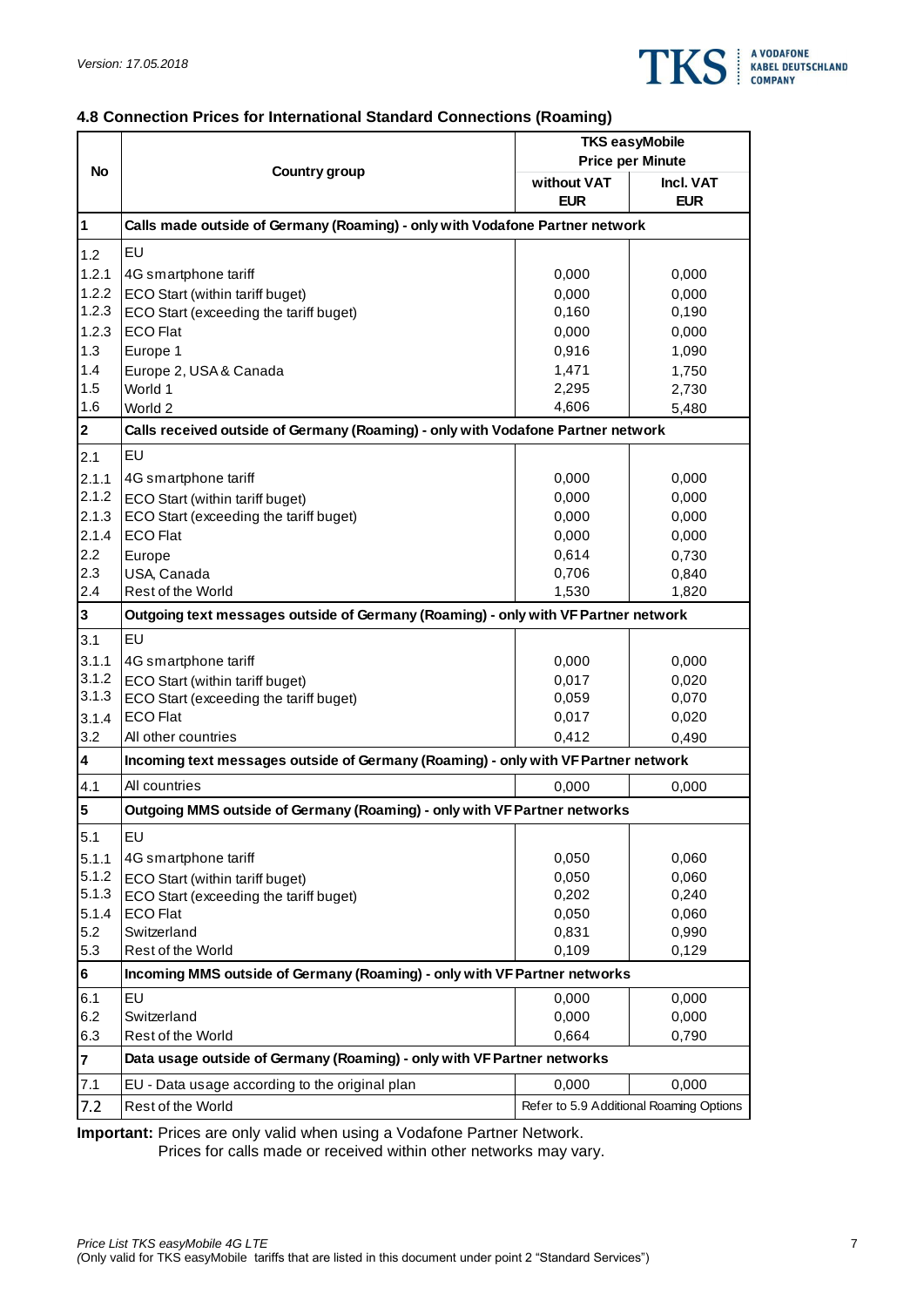

# **4.9 Additional Roaming Options**

|                |                                                                                                     |                           | <b>Price</b>            | <b>Activation Price</b>   |                         |  |
|----------------|-----------------------------------------------------------------------------------------------------|---------------------------|-------------------------|---------------------------|-------------------------|--|
| No.            | <b>Service</b>                                                                                      | without VAT<br><b>EUR</b> | incl. VAT<br><b>EUR</b> | without VAT<br><b>EUR</b> | incl. VAT<br><b>EUR</b> |  |
|                | <b>Additional Options - Roaming</b>                                                                 |                           |                         |                           |                         |  |
| 1              | easyTravel Day EU****<br>(only available with TKS Eco Flat), daily                                  | 5,04                      | 5,99                    | 0,00                      | 0,00                    |  |
| $\overline{2}$ | easyTravel Day Turkey, Switzerland, USA & Canada<br>(only available with TKS 4G tariffs), daily     | 5,04                      | 5,99                    | 0,00                      | 0,00                    |  |
| 3              | easyTravel Day Turkey, Switzerland, USA & Canada<br>(only available with TKS Eco Start), daily      | 8,40                      | 9,99                    | 0,00                      | 0,00                    |  |
| 4              | easyTravel Week Turkey, Switzerland, USA & Canada<br>(only available with TKS 4G tariffs)<br>weekly | 16,80                     | 19,99                   | 0,00                      | 0,00                    |  |
| 5              | ReisePaket World Day****<br>(only available with TKS 4G tariffs), daily                             | 6,71                      | 7,99                    | 0,00                      | 0,00                    |  |
| 6              | ReisePaket World Week****<br>(only availbale with TKS 4G tarrifs), weekly                           | 25,20                     | 29,99                   | 0,00                      | 0,00                    |  |
| $\overline{7}$ | ReisePaket Plus EU****<br>(only available with TKS Eco Start)                                       | 2,51                      | 2,99                    | 0,00                      | 0,00                    |  |
| 8              | ReisePaket Plus Turkey, Switzerland, USA & Canada<br>(only available with TKS Eco Start)            | 5,04                      | 5,99                    | 0,00                      | 0,00                    |  |

\*\*\*\* only available in listed countries. These options have to be requested in the respective country per SMS by the customer.

#### **easyTravel EU country list**

Andorra, Austria, Belgium, Bulgaria, Croatia, Cyprus (not including North Cyprus), Czech Republic, Denmark, Estonia, Faroe Islands, Finland, France (not including Monaco), French Guiana, French West Indies, Gibraltar, Great Britain, Greece, Guadeloupe, Guernsey (GB), Hungary, Iceland, Ireland, Isle of Man (GB), Italy, Jersey, La Reunion, Latvia, Liechtenstein, Lithuania, Luxembourg, Malta, Martinique, Netherlands, Norway, Poland, Portugal, Romania, San Marino, Slovenia, Slovakia, Spain, and Sweden

#### **Reisepaket World country list**

Afghanistan, Albania, Algeria, Antigua and Barbuda, Argentina, Armenia, Aruba, Australia, Azerbaijan, Bahrain, Bangladesh, Barbados, Belarus, Bermuda, Brazil, British Virgin Islands, Bosnia and Herzegovina, Brunei Darusslam, Cambodia, Cayman Island, Chile, China, Colombia, Costa Rica, Curacao (Netherlands Antilles), Democratic Republic of the Congo, Dominican Republic, Ecuador, Egypt, EL Salvador, Fiji, Georgia, Ghana, Guatemala, Guyana, Honduras, Hong Kong, India, Indonesia, Iran (Islamic Republic of), Iraq, Israel, Jamaica, Japan, Jordan, Kazakhstan, Kenya, Kosovo, Kuwait, Kyrgyzstan, Lesotho, Macao, Macedonia, Malaysia, Mexico, Mongolia, Montenegro, Morocco, Moldova, Mozambique, Myanmar, New Zealand, Niger, Nigeria, Nicaragua, Qatar, Oman, Pakistan, Palestinian Territory, Panama, Paraguay, Peru, Philippines, Puerto Rico, Russia, Rwanda, Saint Lucia, Saint Vincent, Saudi Arabia, Serbia, Singapore, South Africa, South Korea, Sri Lanka, Surinam, Tajikistan, Tanzania, Taiwan, Thailand, Trinidad and Tobago, Tunisia, Turks and Caicos Islands, Ukraine, Uruguay, and United Arab Emirates, Zambia

#### **ReisePaket Plus EU country list**

Andorra, Austria, Belgium, Bulgaria, Croatia, Cyprus (not including North Cyprus), Czech Republic, Denmark, Estonia, Faroe Islands, Finland, France (not including Monaco), French Guiana, Gibraltar, Great Britain, Greece, Guadeloupe, Guernsey (GB), Hungary, Iceland, Ireland, Isle of Man (GB), Italy, Jersey, Latvia, Liechtenstein, Lithuania, Luxembourg, Malta, Martinique, Netherlands, Norway, Poland, Portugal, Romania, San Marino, Slovenia, Slovakia, Spain, and Sweden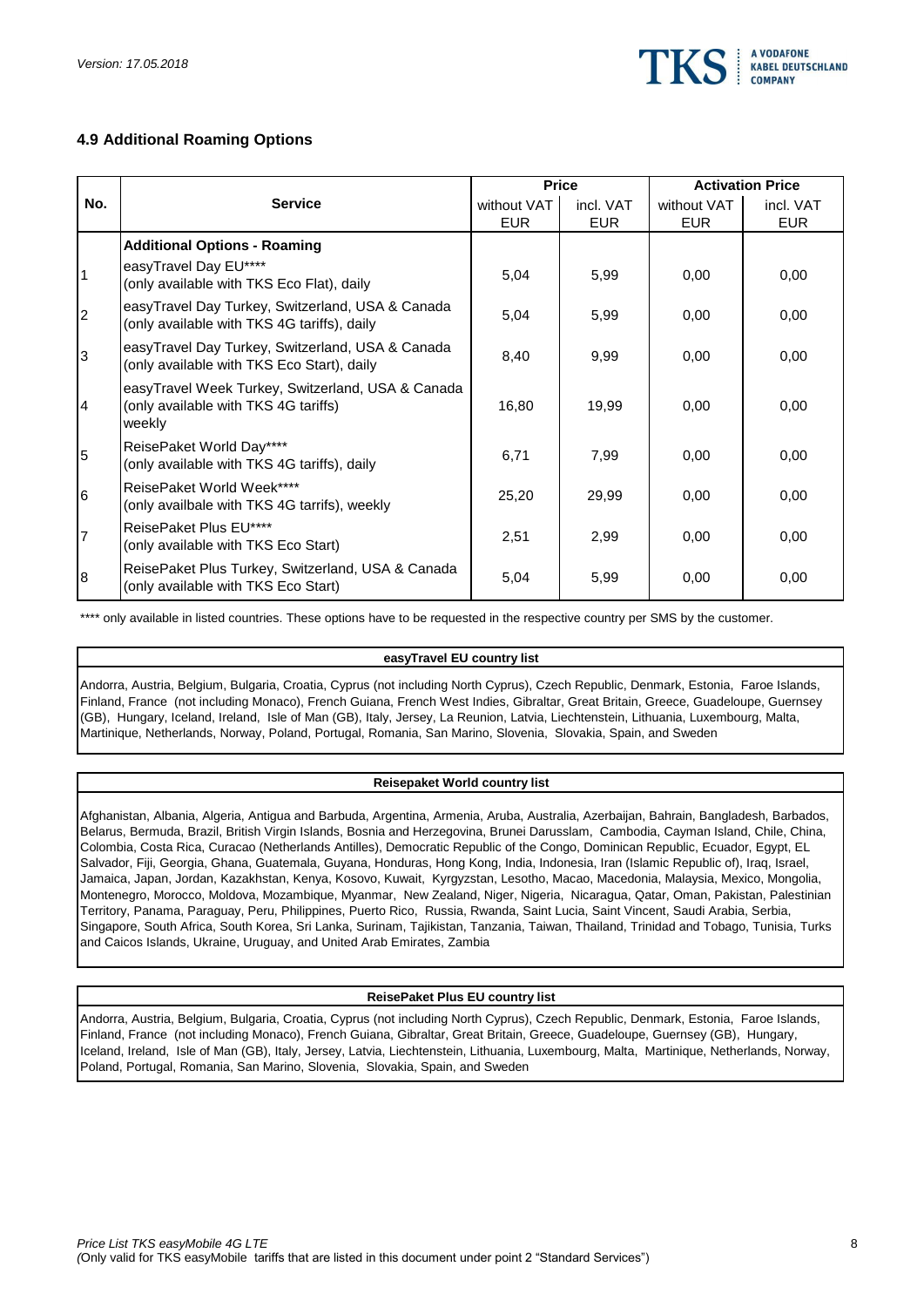

# **4.10 Country Overview**

| No | Country                                         | Zone for<br><b>International</b><br>calls | Country group for<br>outgoing calls<br>(Roaming) | Country group for<br>incoming calls<br>(Roaming) | Zone for<br>data usage<br>(Roaming) |
|----|-------------------------------------------------|-------------------------------------------|--------------------------------------------------|--------------------------------------------------|-------------------------------------|
| 1  | Afghanistan                                     | Rest of the World                         | World 1                                          | Rest of the World                                | 3                                   |
| 2  | Albania                                         | Zone 1 (Europe)                           | Europe 2, USA & Canada                           | Europe                                           | $\overline{2}$                      |
| 3  | Algeria                                         | Zone 1 (Europe)                           | World 1                                          | Europe                                           | 3                                   |
| 4  | Andorra                                         | Zone 1 (Europe)                           | Europe 1                                         | Europe                                           |                                     |
| 5  | Angola                                          | Rest of the World                         | World 1                                          | Rest of the World                                | 3                                   |
| 6  | Antigua & Barbuda                               | Rest of the World                         | World 2                                          | Rest of the World                                | 4                                   |
| 7  | Argentina                                       | Rest of the World                         | World 1                                          | Rest of the World                                | 3                                   |
| 8  | Armenia                                         | Rest of the World                         | World 1                                          | Rest of the World                                | 3                                   |
| 9  | Aruba                                           | Rest of the World                         | World 1                                          | Rest of the World                                |                                     |
| 10 | Australia                                       | Rest of the World                         | World 1                                          | Rest of the World                                | 3                                   |
| 11 | Austria                                         | Zone 1 (Europe)                           | EU                                               | EU                                               | EU                                  |
| 12 | Autonomous Palestinian                          | Zone 1 (Europe)                           | World 1                                          | Europe                                           | 3                                   |
| 13 | Azerbaijan                                      | Rest of the World                         | World 2                                          | Rest of the World                                | 4                                   |
| 14 | <b>Bahamas</b>                                  | Rest of the World                         | World 2                                          | Rest of the World                                | 3                                   |
| 15 | <b>Bahrain</b>                                  | Rest of the World                         | World 1                                          | Rest of the World                                | 3                                   |
| 16 | Bangladesh                                      | Rest of the World                         | World 2                                          | Rest of the World                                | 4                                   |
| 17 | <b>Barbados</b>                                 | Rest of the World                         | World 1                                          | Rest of the World                                | 3                                   |
| 18 | <b>Belarus</b>                                  | Zone 1 (Europe)                           | World 1                                          | Europe                                           | 3                                   |
| 19 | Belgium                                         | Zone 1 (Europe)                           | EU                                               | EU                                               | EU                                  |
| 20 | <b>Belize</b>                                   | Rest of the World                         | World 2                                          | Rest of the World                                |                                     |
| 21 | <b>Benin</b>                                    | Rest of the World                         | World 2                                          | Rest of the World                                | 4                                   |
| 22 | Bermuda                                         | Rest of the World                         | World 1                                          | Rest of the World                                | 3                                   |
| 23 | <b>Bhutan</b>                                   | Rest of the World                         | World 2                                          | Rest of the World                                |                                     |
| 24 | <b>Bolivia</b>                                  | Rest of the World                         | World 1                                          | Rest of the World                                | 3                                   |
| 25 | Bosnia and Herzegovina                          | Zone 1 (Europe)                           | Europe 2, USA & Canada                           | Europe                                           | $\overline{c}$                      |
| 27 | Botswana                                        | Rest of the World                         | World 1                                          | Rest of the World                                |                                     |
| 28 | <b>Brazil</b>                                   | Rest of the World                         | World 1                                          | Rest of the World                                | 3                                   |
| 29 | <b>British Virgin Islands</b>                   | Rest of the World                         | World 1                                          | Rest of the World                                |                                     |
| 30 | <b>Brunei</b>                                   | Rest of the World                         | World 1                                          | Rest of the World                                | 3                                   |
| 32 | <b>Bulgaria</b>                                 | Zone 1 (Europe)                           | EU                                               | EU                                               | EU                                  |
| 33 | <b>Burkina Faso</b>                             | Rest of the World                         | World 1                                          | Rest of the World                                | 3                                   |
| 34 | Burundi                                         | Rest of the World                         | World 1                                          | Rest of the World                                |                                     |
| 35 | Cambodia                                        | Rest of the World                         | World 2                                          | Rest of the World                                | 4                                   |
| 36 | Cameroon                                        | Rest of the World                         | World 1                                          | Rest of the World                                | 3                                   |
| 37 | Canada                                          | USA/Canada                                | Europe 2, USA & Canada                           | USA/Canada                                       | $\overline{c}$                      |
| 38 | Cape Verde Islands                              | Rest of the World                         | World 2                                          | Rest of the World                                | 3                                   |
| 40 | Cayman Island                                   | Rest of the World                         | World 1                                          | Rest of the World                                | 3                                   |
| 41 | Chad                                            | Rest of the World                         | World 2                                          | Rest of the World                                | 4                                   |
| 42 | Chile                                           | Rest of the World                         | World 1                                          | Rest of the World                                | 3                                   |
| 43 | China                                           | Rest of the World                         | World 1                                          | Rest of the World                                | 3                                   |
| 44 | Colombia                                        | Rest of the World                         | World 1                                          | Rest of the World                                | 3                                   |
| 45 | Dem Republic of Congo                           | Rest of the World                         | World 1                                          | Rest of the World                                | 3                                   |
| 46 | Costa Rica                                      | Rest of the World                         | World 1                                          | Rest of the World                                | 3                                   |
| 48 | Croatia                                         | Zone 1 (Europe)                           | EU                                               | EU                                               | EU                                  |
| 49 | Cuba                                            | Rest of the World                         | World 2                                          | Rest of the World                                | 4                                   |
| 50 | Curacao                                         | Rest of the World                         | World 1                                          | Rest of the World                                |                                     |
| 51 | <b>Netherland Antilles</b>                      | Rest oft he World                         | World 1                                          | Rest of the World                                | 3                                   |
| 52 | Cyprus (excl. Turkish<br>Republic North Cyprus) | Zone 1 (Europe)                           | EU                                               | EU                                               | EU                                  |
| 53 | Czech Republic                                  | Zone 1 (Europe)                           | EU                                               | EU                                               | EU                                  |
| 54 | Denmark                                         | Zone 1 (Europe)                           | EU                                               | EU                                               | EU                                  |
| 56 | Djibouti                                        | Rest of the World                         | World 1                                          | Rest of the World                                | $\overline{\phantom{a}}$            |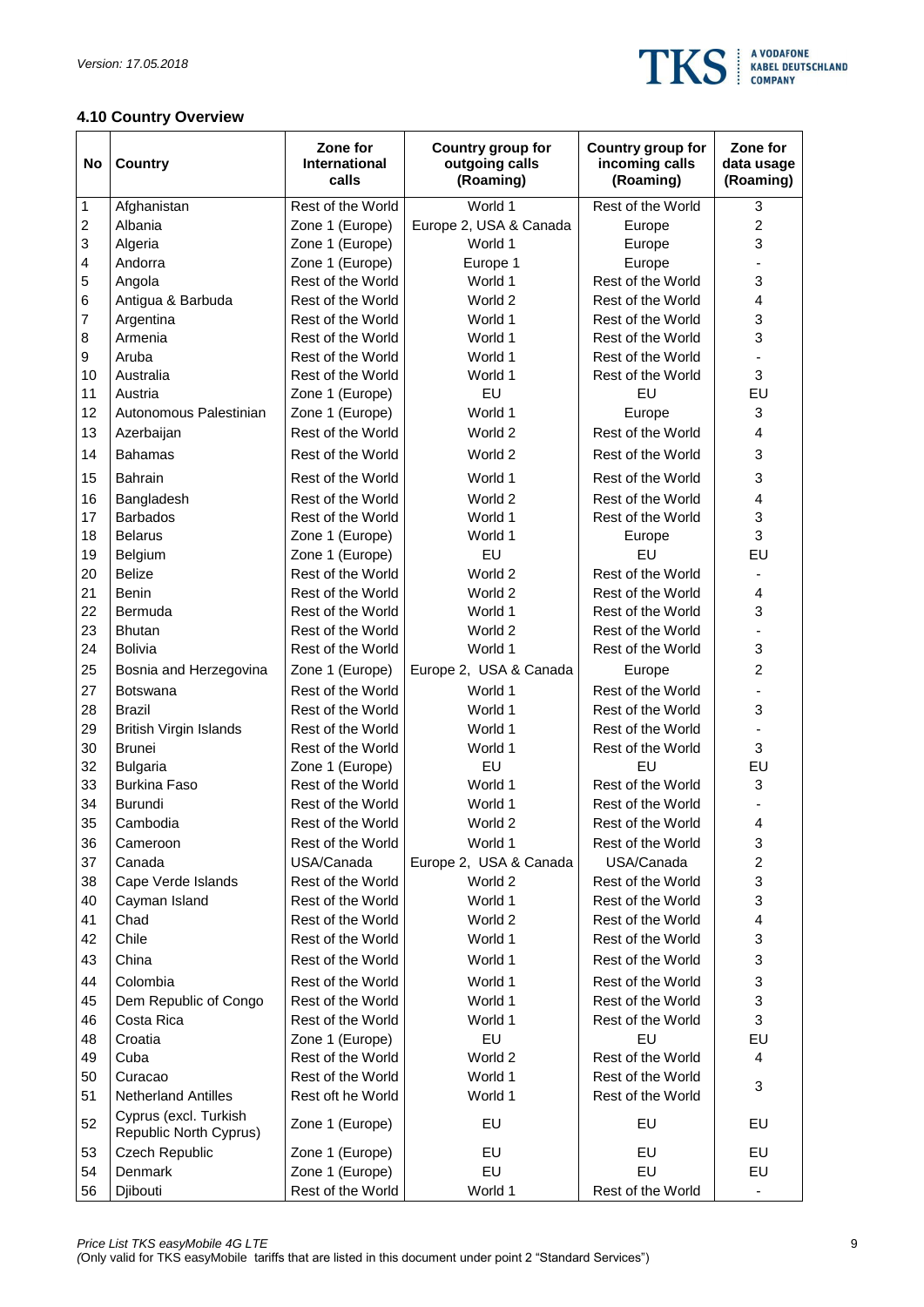

| No  | Country                   | Zone for<br>International<br>calls | Country group for<br>outgoing calls<br>(Roaming) | Country group for<br>incoming calls<br>(Roaming) | Zone for<br>data usage<br>(Roaming) |
|-----|---------------------------|------------------------------------|--------------------------------------------------|--------------------------------------------------|-------------------------------------|
| 57  | Dominican Republic        | Rest of the World                  | World 1                                          | Rest of the World                                | 3                                   |
| 58  | <b>East Timor</b>         | Rest of the World                  | World 1                                          | Rest of the World                                | $\overline{\phantom{a}}$            |
| 59  | Ecuador                   | Rest of the World                  | World 1                                          | Rest of the World                                | 3                                   |
| 60  | Egypt                     | Zone 1 (Europe)                    | World 1                                          | Europe                                           | 3                                   |
| 61  | El Salvador               | Rest of the World                  | World 1                                          | Rest of the World                                |                                     |
| 63  | <b>Equatorial Guinea</b>  | Rest of the World                  | World 2                                          | Rest of the World                                | 4                                   |
| 64  | Estonia                   | Zone 1 (Europe)                    | EU                                               | EU                                               | EU                                  |
| 65  | Ethiopia                  | Rest of the World                  | World 1                                          | Rest of the World                                |                                     |
| 66  | Faroe Islands             | Zone 1 (Europe)                    | Europe 1                                         | Europe                                           | 1                                   |
| 67  | Fiji                      | Rest of the World                  | World 1                                          | Rest of the World                                | 3                                   |
| 68  | Finland                   | Zone 1 (Europe)                    | EU                                               | EU                                               | EU                                  |
| 69  | France                    | Zone 1 (Europe)                    | EU                                               | EU                                               | EU                                  |
| 71  | French Guiana             | Rest of the World                  | EU                                               | EU                                               | EU                                  |
| 72  | French Polynesia          | Rest of the World                  | World 2                                          | Rest of the World                                | 4                                   |
| 73  | <b>French West Indies</b> | Zone 1 (Europe)                    | EU                                               | EU                                               | EU                                  |
| 74  | Gabon                     | Rest of the World                  | World 1                                          | Rest of the World                                | 3                                   |
| 75  | Gambia                    | Rest of the World                  | World 1                                          | Rest of the World                                |                                     |
| 76  | Georgia                   | Rest of the World                  | World 1                                          | Rest of the World                                | 3                                   |
| 77  | Ghana                     | Rest of the World                  | World 1                                          | Rest of the World                                | 3                                   |
| 79  | Gibraltar                 | Zone 1 (Europe)                    | EU                                               | EU                                               | EU                                  |
| 80  | <b>Great Britain</b>      | Zone 1 (Europe)                    | EU                                               | EU                                               | EU                                  |
| 81  | Greece                    | Zone 1 (Europe)                    | EU                                               | EU                                               | EU                                  |
| 82  | Greenland                 | Zone 1 (Europe)                    | Europe 1                                         | Rest of the World                                |                                     |
| 83  | Guadeloupe                | Rest of the World                  | EU                                               | EU                                               | EU                                  |
| 84  | Guam                      | Rest of the World                  | World 1                                          | Rest of the World                                | 3                                   |
| 85  | Guatemala                 | Rest of the World                  | World 1                                          | Rest of the World                                | 3                                   |
| 87  | Guernsey (GB)             | Zone 1 (Europe)                    | Europe 1                                         | Europe                                           | 1                                   |
| 88  | Guinea                    | Rest of the World                  | World 1                                          | Rest of the World                                |                                     |
| 89  | Guyana                    | Rest of the World                  | World 1                                          | Rest of the World                                | 3                                   |
| 90  | Honduras                  | Rest of the World                  | World 1                                          | Rest of the World                                | 3                                   |
| 91  | Hongkong                  | Rest of the World                  | World 1                                          | Rest of the World                                | 3                                   |
| 92  | Hungary                   | Zone 1 (Europe)                    | EU                                               | EU                                               | EU                                  |
| 94  | Iceland                   | Zone 1 (Europe)                    | EU                                               | EU                                               | EU                                  |
| 95  | India                     | Rest of the World                  | World 1                                          | Rest of the World                                | 3                                   |
| 96  | Indonesia                 | Rest of the World                  | World 2                                          | Rest of the World                                | 4                                   |
| 97  | Iran                      | Rest of the World                  | World 1                                          | Rest of the World                                | 3                                   |
| 98  | Iraq                      | Rest of the World                  | World 1                                          | Rest of the World                                | 3                                   |
| 99  | Ireland                   | Zone 1 (Europe)                    | EU                                               | EU                                               | EU                                  |
| 100 | Isle of Man (GB)          | Zone 1 (Europe)                    | Europe 1                                         | Europe                                           | 1                                   |
| 102 | Israel                    | Zone 1 (Europe)                    | World 1                                          | Europe                                           | 3                                   |
| 103 | Italy                     | Zone 1 (Europe)                    | EU                                               | EU                                               | EU                                  |
| 104 | Ivory Coast               | Rest of the World                  | World 1                                          | Rest of the World                                | 3                                   |
| 105 | Jamaica                   | Rest of the World                  | World 1                                          | Rest of the World                                | 3                                   |
| 106 | Japan                     | Rest of the World                  | World 1                                          | Rest of the World                                | 3                                   |
| 107 | Jersey (GB)               | Zone 1 (Europe)                    | Europe 1                                         | Europe                                           | $\mathbf{1}$                        |
| 109 | Jordan                    | Zone 1 (Europe)                    | World 1                                          | Europe                                           | 3                                   |
| 110 | Kazakhstan                | Rest of the World                  | World 1                                          | Rest of the World                                | 3                                   |
| 111 | Kenya                     | Rest of the World                  | World 2                                          | Rest of the World                                | 4                                   |
| 112 | Kosovo                    | Zone 1 (Europe)                    | Europe 2, USA & Canada                           | Europe                                           | $\overline{c}$                      |
| 113 | Kuwait                    | Rest of the World                  | World 1                                          | Rest of the World                                | 3                                   |
| 114 | Kyrgyzstan                | Rest of the World                  | World 1                                          | Rest of the World                                | 3                                   |
| 115 | La Reunion                | Rest of the World                  | EU                                               | EU                                               | EU                                  |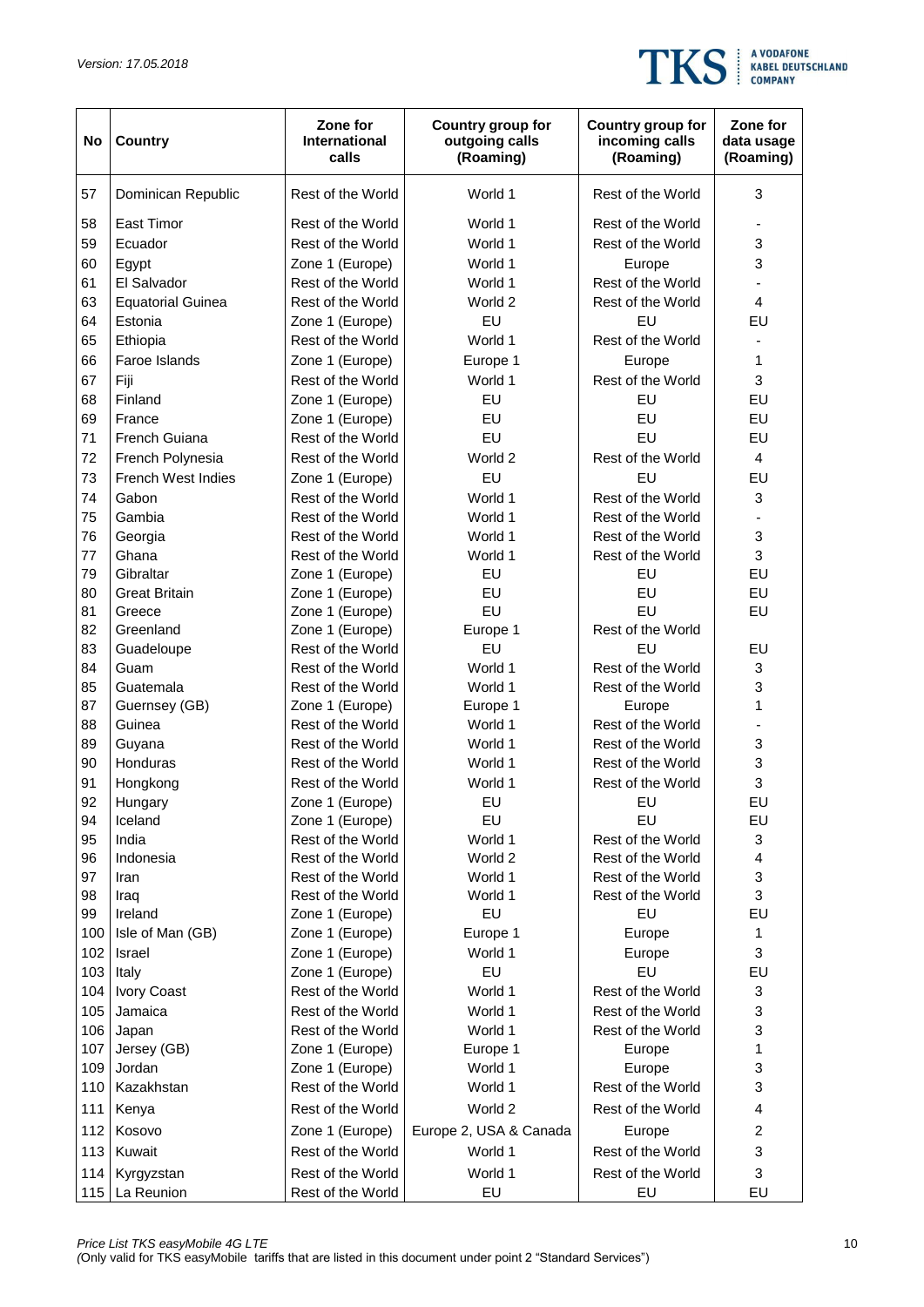

| No  | Country                     | Zone for<br><b>International</b><br>calls | Country group for<br>outgoing calls<br>(Roaming) | Country group for<br>incoming calls<br>(Roaming) | Zone for<br>data usage<br>(Roaming) |
|-----|-----------------------------|-------------------------------------------|--------------------------------------------------|--------------------------------------------------|-------------------------------------|
| 117 | Laos                        | Rest of the World                         | World 1                                          | Rest of the World                                |                                     |
| 118 | Latvia                      | Zone 1 (Europe)                           | EU                                               | EU                                               | EU                                  |
| 119 | Lebanon                     | Zone 1 (Europe)                           | World 1                                          | Europe                                           |                                     |
| 120 | Lesotho                     | Rest of the World                         | World 1                                          | Rest of the World                                | 3                                   |
| 121 | Liberia                     | Rest of the World                         | World 1                                          | Rest of the World                                | 3                                   |
| 122 | Libya                       | Zone 1 (Europe)                           | World 1                                          | Europe                                           | 3                                   |
| 123 | Liechtenstein               | Zone 1 (Europe)                           | EU                                               | EU                                               | EU                                  |
| 125 | Lithuania                   | Zone 1 (Europe)                           | EU                                               | EU                                               | EU                                  |
| 126 | Luxembourg                  | Zone 1 (Europe)                           | EU                                               | EU                                               | EU                                  |
| 127 | Macau                       | Rest of the World                         | World 1                                          | Rest of the World                                | 3                                   |
| 128 | Macedonia                   | Zone 1 (Europe)                           | Europe 2, USA & Canada                           | Europe                                           | $\overline{2}$                      |
| 129 | Madagascar                  | Rest of the World                         | World 1                                          | Rest of the World                                | 3                                   |
| 130 | Malawi                      | Rest of the World                         | World 1                                          | Rest of the World                                | 3                                   |
| 132 | Malaysia                    | Rest of the World                         | World 1                                          | Rest of the World                                | 3                                   |
| 133 | Mali                        | Rest of the World                         | World 1                                          | Rest of the World                                | 3                                   |
| 134 | Malta                       | Zone 1 (Europe)                           | EU                                               | EU                                               | EU                                  |
| 135 | <b>Maritime Services</b>    | Rest of the World                         | World 2                                          | Rest of the World                                | 4                                   |
| 136 | Martinique                  | Rest of the World                         | EU                                               | EU                                               | EU                                  |
| 137 | Mauritania                  | Rest of the World                         | World 1                                          | Rest of the World                                |                                     |
| 138 | <b>Mauritius</b>            | Rest of the World                         | World 2                                          | Rest of the World                                | 4                                   |
| 140 | Mexico                      | Rest of the World                         | World 2                                          | Rest of the World                                | 4                                   |
| 141 | Moldova                     | Zone 1 (Europe)                           | Europe 2, USA & Canada                           | Europe                                           | 2                                   |
| 142 | Monaco                      | Rest of the World                         | Europe 1                                         | Europe                                           | 1                                   |
| 143 | Mongolia                    | Rest of the World                         | World 2                                          | Rest of the World                                | 4                                   |
| 144 | Montenegro                  | Zone 1 (Europe)                           | World 2                                          | Europe                                           | 4                                   |
| 145 | Morocco                     | Zone 1 (Europe)                           | World 1                                          | Europe                                           | 3                                   |
| 146 | Mozambique                  | Rest of the World                         | World 2                                          | Rest of the World                                | 4                                   |
| 148 | Myanmar                     | Rest of the World                         | World 1                                          | Rest of the World                                | 3                                   |
| 149 | Namibia                     | Rest of the World                         | World 1                                          | Rest of the World                                | 3                                   |
| 150 | Nepal                       | Rest of the World                         | World 1                                          | Rest of the World                                | 3                                   |
| 151 | Netherlands                 | Zone 1 (Europe)                           | EU                                               | EU                                               | EU                                  |
| 152 | <b>Netherlands Antilles</b> | Rest of the World                         | World 1                                          | Rest of the World                                |                                     |
| 153 | New Caledonia               | Rest of the World                         | World 1                                          | Rest of the World                                |                                     |
| 154 | New Zealand                 | Rest of the World                         | World 1                                          | Rest of the World                                | 3                                   |
| 156 | Nicaragua                   | Rest of the World                         | World 2                                          | Rest of the World                                | 4                                   |
| 157 | Niger                       | Rest of the World                         | World 1                                          | Rest of the World                                | 3                                   |
| 158 | Nigeria                     | Rest of the World                         | World 1                                          | Rest of the World                                | 3                                   |
| 159 | Norfolk Island              | Rest of the World                         | World 1                                          | Rest of the World                                |                                     |
| 160 | Norway                      | Zone 1 (Europe)                           | EU                                               | EU                                               | EU                                  |
| 161 | Oman                        | Rest of the World                         | World 1                                          | Rest of the World                                | 3                                   |
| 163 | Pakistan                    | Rest of the World                         | World 1                                          | Rest of the World                                | 3                                   |
| 164 | Panama                      | Rest of the World                         | World 1                                          | Rest of the World                                | 3                                   |
| 165 | Papua New Guinea            | Rest of the World                         | World 1                                          | Rest of the World                                | 3                                   |
| 166 | Paraguay                    | Rest of the World                         | World 1                                          | Rest of the World                                | 3                                   |
| 167 | Peru                        | Rest of the World                         | World 1                                          | Rest of the World                                | 3                                   |
| 168 | Philippines                 | Rest of the World                         | World 2                                          | Rest of the World                                | 4                                   |
| 169 | Poland                      | Zone 1 (Europe)                           | EU                                               | EU                                               | EU                                  |
| 171 | Portugal                    | Zone 1 (Europe)                           | EU                                               | EU                                               | EU                                  |
| 172 | Puerto Rico                 | Rest of the World                         | World 1                                          | Rest of the World                                | 3                                   |
| 173 | Qatar                       | Rest of the World                         | World 1                                          | Rest of the World                                | 3                                   |
| 174 | Republic of the Congo       | Rest of the World                         | World 2                                          | Rest of the World                                | 4                                   |
| 175 | Roaming in an Aircraft      | Rest of the World                         | World 2                                          | Rest of the World                                | 4                                   |
| 176 | Romania                     | Zone 1 (Europe)                           | EU                                               | EU                                               | EU                                  |